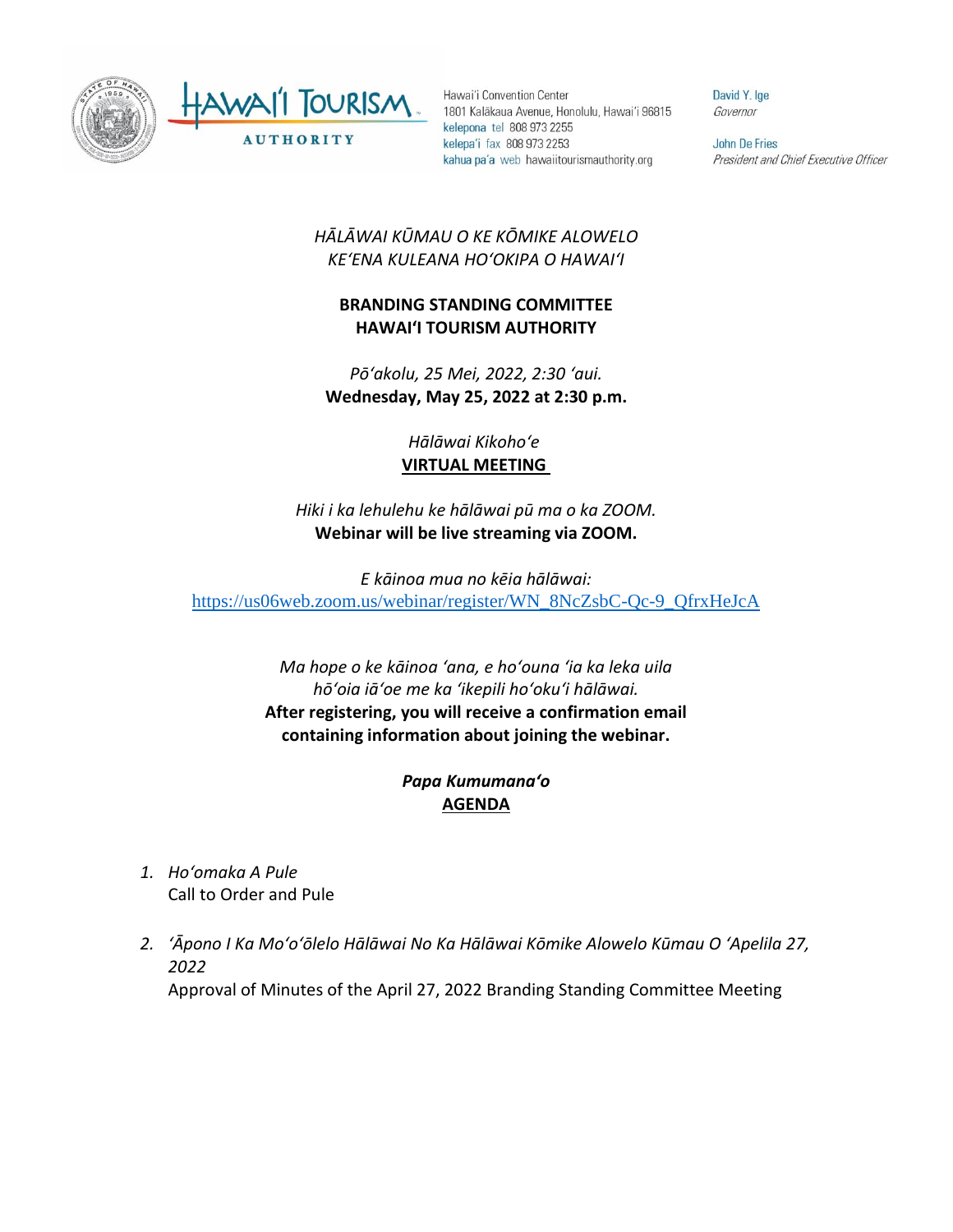

Hawai'i Convention Center 1801 Kalākaua Avenue, Honolulu, Hawai'i 96815 kelepona tel 808 973 2255 kelepa'i fax 808 973 2253 kahua pa'a web hawaiitourismauthority.org

David Y. Ige Governor

**John De Fries** President and Chief Executive Officer

*3. Ka Hōʻikeʻike, Ke Kūkākūkā A Me Ka Hana Pili I Ka Papahana Pono Travel Education 2022 – 2023 (Hawaiʻi Airport Advertising A Me Clear Channel Airports) Me Ka Manaʻo E Hāpai I Ka Papa Alakaʻi*

Presentation, Discussion and/or Action on the 2022-2023 Pono Travel Education Program (Hawaiʻi Airport Advertising and Clear Channel Airports) with a Recommendation to Approve to the Full Board

4. *Ka Nūhou RFP No Nā Hana Alowelo A Hokona Hāʻuki Na Ka Manakia Alowelo ʻO Ross Willkom*

Sports Brand Marketing & Management Update by Brand Manager Ross Willkom for RFP

5. *Ka Hōʻikeʻike A Me Ke Kūkākūkā Alakaʻi ʻIa E Ka Hope Pelekikena Kiʻekiʻe O HVCB, Luna Hoʻokō Kūʻai MCI John Reyes A Me Ka Manakia Nui O Ke Kikowaena Hālāwai O Hawaiʻi ʻO Teri Orton No Nā Hana Global MCI*

Presentation and Discussion by HVCB Senior Vice President, Chief MCI Sales Officer John Reyes and Hawaiʻi Convention Center General Manager Teri Orton on Global MCI Initiatives

*6. Hoʻokuʻu*

Adjournment

*\*\*\* ʻAha Hoʻokō: Ua hiki i ka Papa Alakaʻi ke mālama i kekahi hālāwai kūhelu i kū i ka Hawaiʻi Revised Statutes (HRS) § 92-4. E mālama ʻia kēia hālāwai kūhelu nei ma lalo o ka § 92-5 (a)(4), § 92-5 (a)(8) and §201B-4(a)(2) no ka pono o ko ka Papa Alakaʻi kūkā a hoʻoholo ʻana i nā nīnūnē a nīnau i pili i ko ka Papa Alakaʻi kuleana me ko ka Papa Alakaʻi loio. He hālāwai kūhelu kēia i ʻole paulele ʻia ka ʻikepili a i mea hoʻi e mālama kūpono ai ko Hawaiʻi ʻano, he wahi i kipa mau ʻia e nā malihini.*

**\*\*\* Executive Session:** The Board may conduct an executive session closed to the public pursuant to Hawai'i Revised Statutes (HRS) § 92-4. The executive session will be conducted pursuant to HRS § 92-5 (a) (2), § 92-5 (a)(4), § 92-5 (a)(8) and §201B-4(a)(2) for the purpose of consulting with the board's attorney on questions and issues pertaining to the board's powers, duties, privileges, immunities, and liabilities; to consider hiring and evaluation of officers or employees, where consideration of matters affecting privacy will be involved; and to discuss information that must be kept confidential to protect Hawai'i's competitive advantage as a visitor destination.